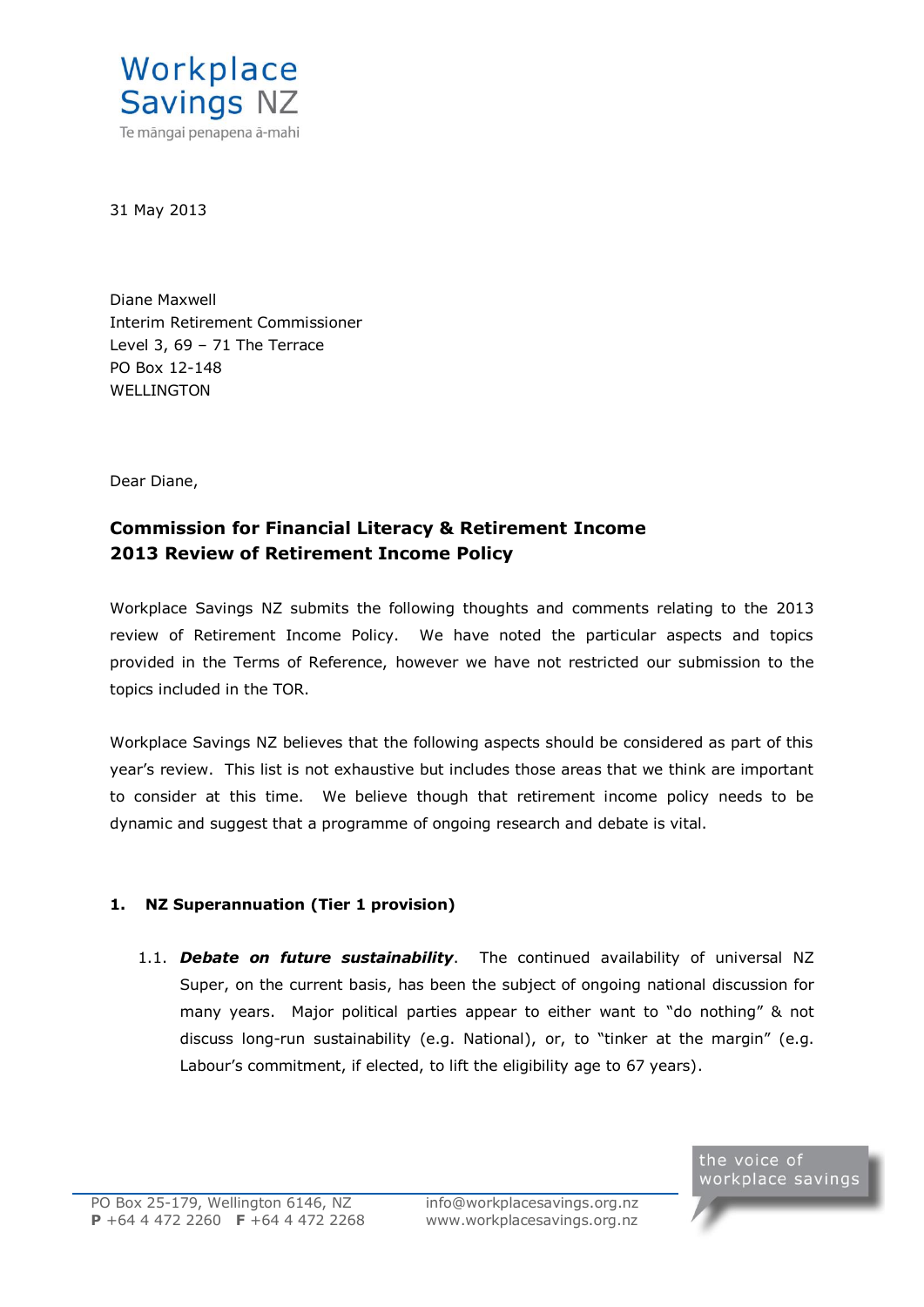- 1.2. Workplace Savings NZ believes that renewed debate on long-run sustainability is vital. We believe options for the future can be appropriately considered and any desirable change (from the NZ Inc. perspective) can be implemented without undue haste. We contend that debate under the following headings remains appropriate:
	- 1.2.1. Age of entitlement. In common with many other developed countries, NZ has an ageing population; a baby-boomer bulge is fast approaching the current eligibility age for NZ Super, along with improving longevity for those aged over 65. These factors point to significant escalation in the cost for NZ Super. Many jurisdictions in the developed world have reacted to the demographic and longevity issues by announcing a phased increase in entitlement age over the coming decades. We believe, that as a first step, New Zealand should be doing the same.
	- 1.2.2. Universality of Benefit. Largely, NZ Super provides the same benefit irrespective of income received or capital held. This factor may encourage greater workforce participation by older workers. However, in our view, for universality to truly exist NZ Super needs to be individualised. That is, the relationship status and accommodation anomalies now need to be removed from universal NZ Super.
	- 1.2.3. Flexibility of Access. The United Future party has suggested that the eligibility age for NZ Super could be made flexible. That is, on an actuarially assessed cost containment basis, that NZ Super could be accessed from age 60 at a lower per annum rate. And conversely, the taking of NZ Super could be deferred and subsequently accessed later in life when a higher per annum rate would apply. Workplace Savings NZ supports the introduction of this kind of flexibility as a part of a move towards greater retirement self-responsibility.
	- 1.2.4. Current quantum of NZ Super. Currently set, for a couple, at 66% of the National Average Weekly Wage (NAWW) we contend that the level of benefit should be individualised. Whether NAWW is the most appropriate measure has been the subject of debate with various suggested alternative measures having been debate. We would support a measure which is equitable, and readily understood by all New Zealanders.
	- 1.2.5. Asset and/or Income testing. This element for managing sustainability (or scarcity) is not something new for those in retirement as it already exists in relation to aged care. Workplace Savings NZ believes there should be a commitment to publicly debate this issue, if as we suspect, it is the intention of the government to make self–responsibility for funding future retirement life-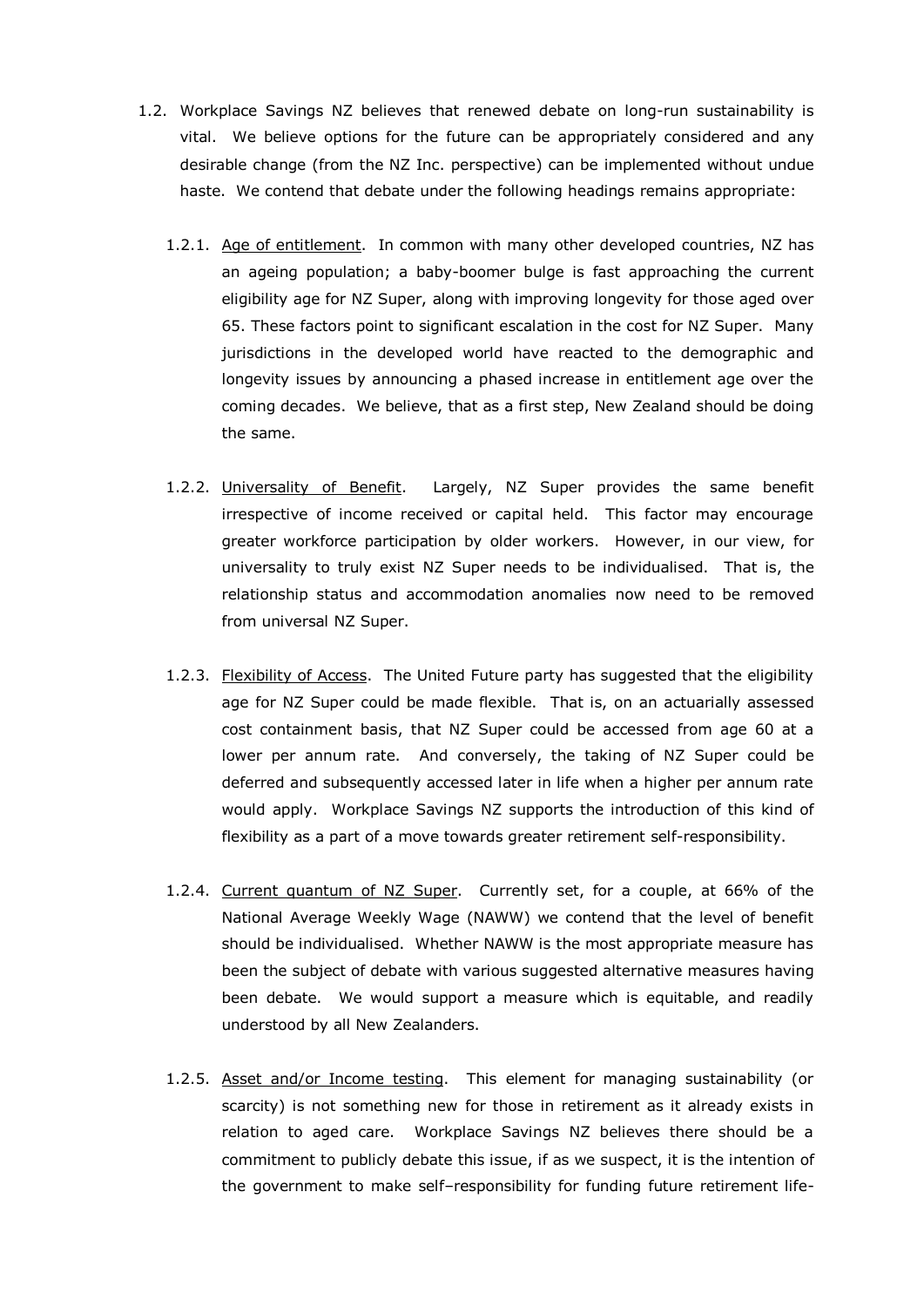styles an integral part of the wider mix for aggregate future retirement incomes. Certainty of policy settings is central for those planning for their post work lifestyles.

1.3. Workplace Savings NZ applaud the current government for its commitment in the 2013 budget to recommence contributions to the NZ Superannuation Fund when annual surpluses permit.

#### **2. Self-responsibility for Retirement Income**

#### **2.1. KiwiSaver**

- 2.1.1. KiwiSaver is fast becoming the retirement savings product of choice with more than 2 million Kiwis now enrolled as members.
- 2.1.2. KiwiSaver Compulsion ('hard' compulsion versus the current 'soft' compulsion approach). Arguments for and against making it compulsory for New Zealanders to forgo current consumption, and prescribing where that money is invested (i.e. exclusively in KiwiSaver or other managed funds products) to partially maintain themselves in retirement needs to be exhaustively debated and the issue put to bed. Workplace Savings NZ does not support 'hard' compulsion. Government does not compel people to invest in owner occupied housing for example. We believe that if the government has an agenda for a greater proportion of retirement income to be generated from selfresponsibility behaviors, then government should openly declare its position. Whatever form rational individuals chose to use to financially prepare for the post working phase of their life usually needs very long timeframes and policy stability. Individual choices should be able to be made based on very clear central government messages, a neutral framework for the taxation of investment income and capital gains regardless of the type of investment, an exceptional regulatory environment, and very stable long term policy.
- 2.1.3. KiwiSaver Default investment funds. Workplace Savings NZ support the 'soft' compulsion format deployed under KiwiSaver. We also applaud the current government for its commitment to follow-through with the one-off KiwiSaver auto-enrolment (of all workers not currently enrolled) when budget surpluses allow. That said, while we acknowledging that growing financial literacy is a key plank in the government's KiwiSaver strategy, and that informed investment choice should be available for all KiwiSaver members, we contend that it would not be seen as raising the white flag on financial literacy should government see its way clear to introduce a "whole of life investment strategy"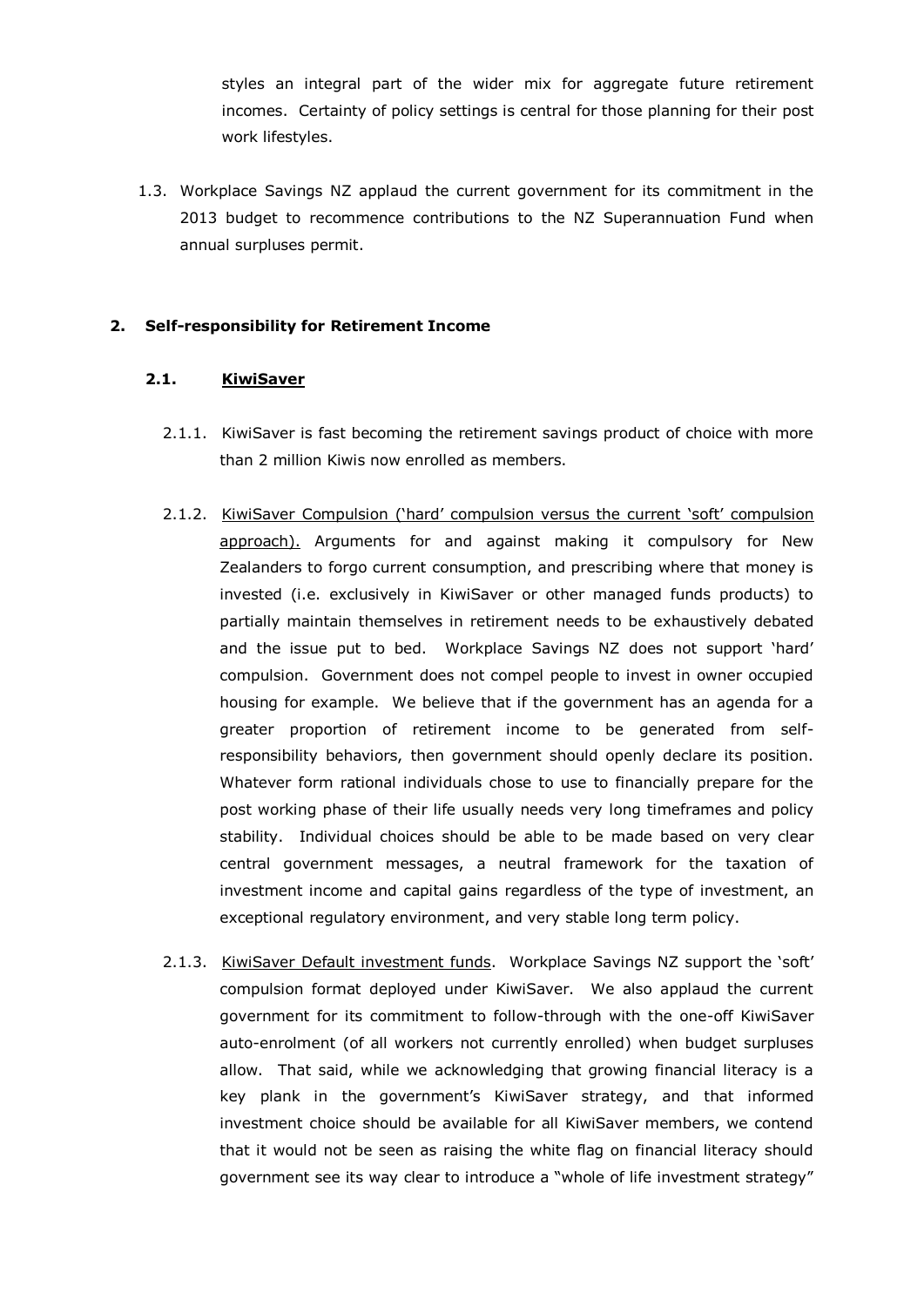for disengaged members. Behavioral economics points to the fact that because auto-enrolment relies on inertia, over time there will always be a rump of KiwiSaver disengaged members. We contend that choosing a globally recognised best practice retirement savings solution for such KiwiSaver would benefit the long-run retirement savings outcome for member who do contribute but stubbornly remain disengaged on how their savings are invested.

#### 2.2. **Adequacy of retirement savings.**

There remains a need for ongoing research:

- 2.2.1. In 2012 Workplace Savings NZ, in conjunction with Massey University, launched the *Retirement Expenditure Survey.* This survey is a snapshot of what current retirees spend based on the Statistics NZ Household Expenditure Survey. The purpose of this research is to assist all New Zealanders understand what they could realistically expect to spend on a retirement lifestyle broken down into two different categories; "no frills" and "choices".
- 2.2.2. We hope that over time this research will help to inform the savings patterns of New Zealanders as they look to close the gap between NZ Super and the monetary quantum described under "no frills" and "choices" categories.
- 2.2.3. Additionally, we hope that the research findings also help to inform government, and that as a result government implements positive incremental steps to move the KiwiSaver minimum contribution rates upward from the current 6% (i.e. employee 3% plus their employer 3%) to an aggregate rate that will produce a more meaningful outcome over a full cycle (i.e. an individual's full working life). Workplace Savings NZ would support lifting the aggregate contribution rate to 12% (gross) in line with the super guarantee contribution rate in Australia.

## 2.3. **Taxation of 'managed fund' retirement savings investment returns.**

- 2.3.1. We applaud the work of the Savings Working Group, the Tax Working Group, and more recently Treasury in the area of recommending the introduction of tax neutrality for all forms of personal financial investment.
- 2.3.2. We loudly call for the removal of the severe tax treatment difference between managed funds returns (government's preferred soft compulsion form of retirement savings) and returns from investment in non-owner occupied residential housing.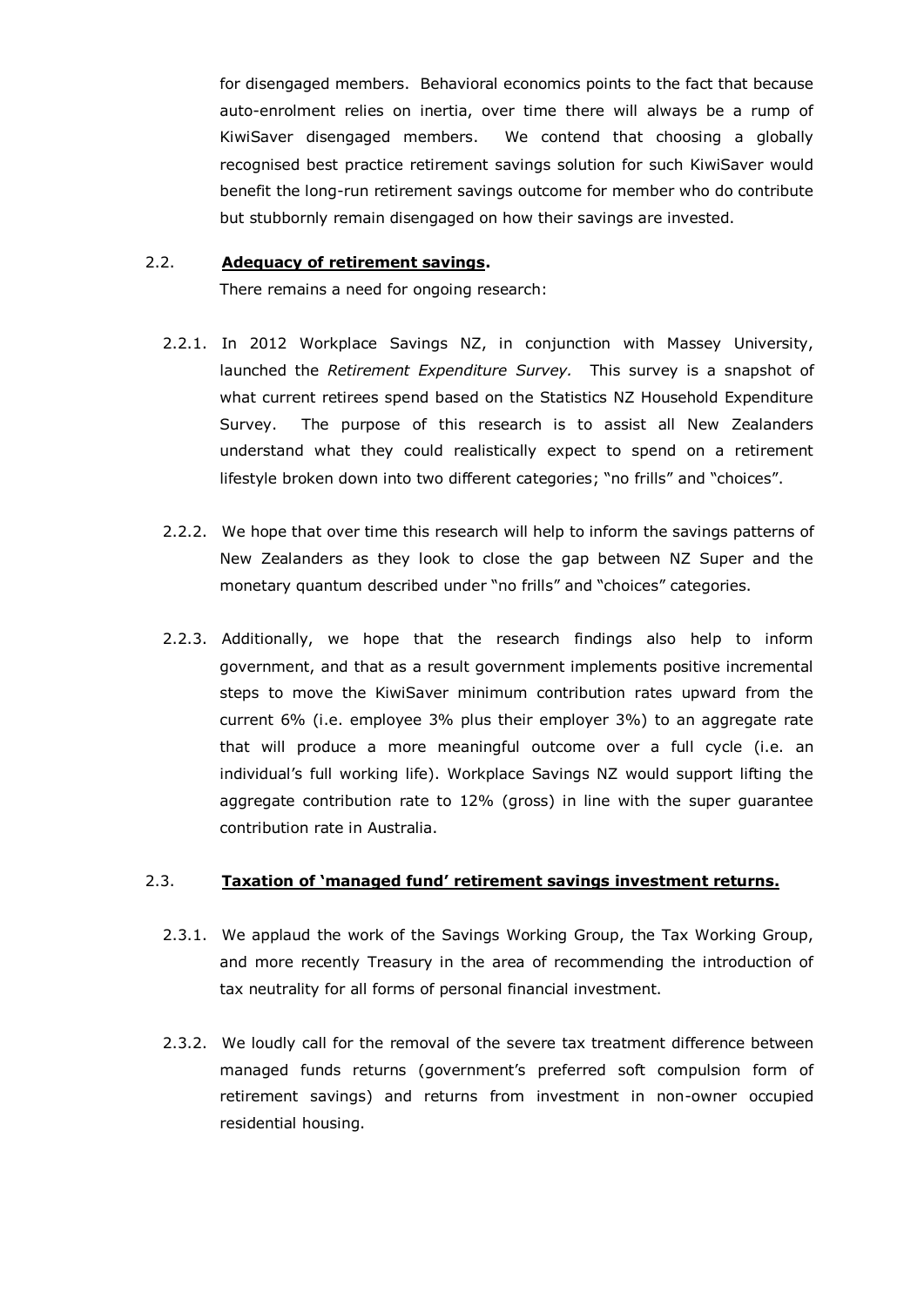## **3. Retirement Savings decumulation post the eligibility age for NZ Super (proxy for 'retirement')**

- 3.1. Requirements for capital on, or in, retirement. Individuals and households do not consume all of their capital on day one of retirement. Many will continue to invest, living on earnings while running capital down over time.
- 3.2. It is probably still too early to see a discernible behavioral pattern developing in relation to post age 65 withdrawals from KiwiSaver. This is because after just five years balances are perhaps considered 'not material' as would be the case if the product was in its maturity phase.
- 3.3. That said though, government needs to think clearly about how it might guide the forms KiwiSaver withdrawal should take at retirement age. For example, Australia introduced tax favoured "Allocated Pensions" (i.e. draw-down strategies) in an attempt to change investors' behavior away from full withdrawal and the resulting consumerism.
- 3.4. Many countries promote a diverse range of retirement income options for retirees. Government should be encouraging research in this area to facilitate a wide choice for retirees in New Zealand. Perhaps this should also extend to government taking an active role in low cost home equity release for elderly retirees.

## **A Retirement Income Policy for New Zealand**

Lastly, we would strongly suggest that New Zealand needs to consider an integrated approach for the outcomes of our nations Retirement Income Policy debate.

In our view the much needed debate about the sustainability of NZ Super cannot take place without the inclusion of:-

- research based discussion/debate on what constitutes retirement income adequacy;
- the role of personal 'self-responsibility' in the provision of retirement savings; and
- the wider role government plays for those in retirement around the provision and cost of health care, social housing, the other forms of income support (i.e. over and above NZ Super).

I would be pleased to discuss our comments or answer any queries in relation to this submission.